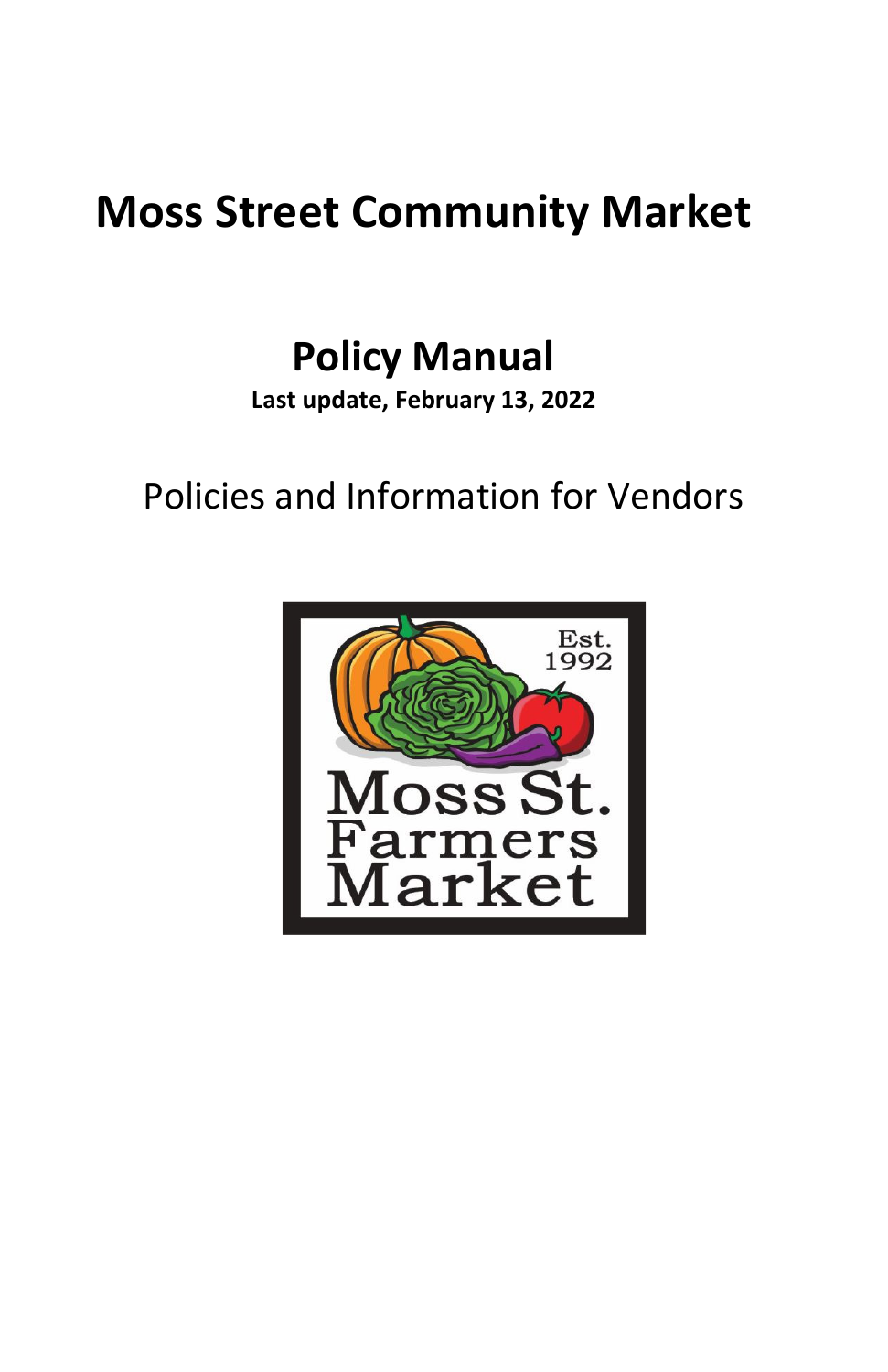## **We are striving to:**

- Help strengthen the foundation of healthy community by offering a safe, relaxing and enjoyable place for families and individuals to come together,
- Stimulate and support our local economy by providing a venue for organic market gardeners, backyard growers, home produced foods, crafts and artisans,
- Create an opportunity for community groups to convey information to their neighbours concerning important local, social, political and environmental issues,
- Encourage the continuing transition towards ecologically harmonious methods of food production, striving to work with, rather than against the natural system, and
- Have fun!

In the spirit of cooperation, let's enjoy our community market to the fullest!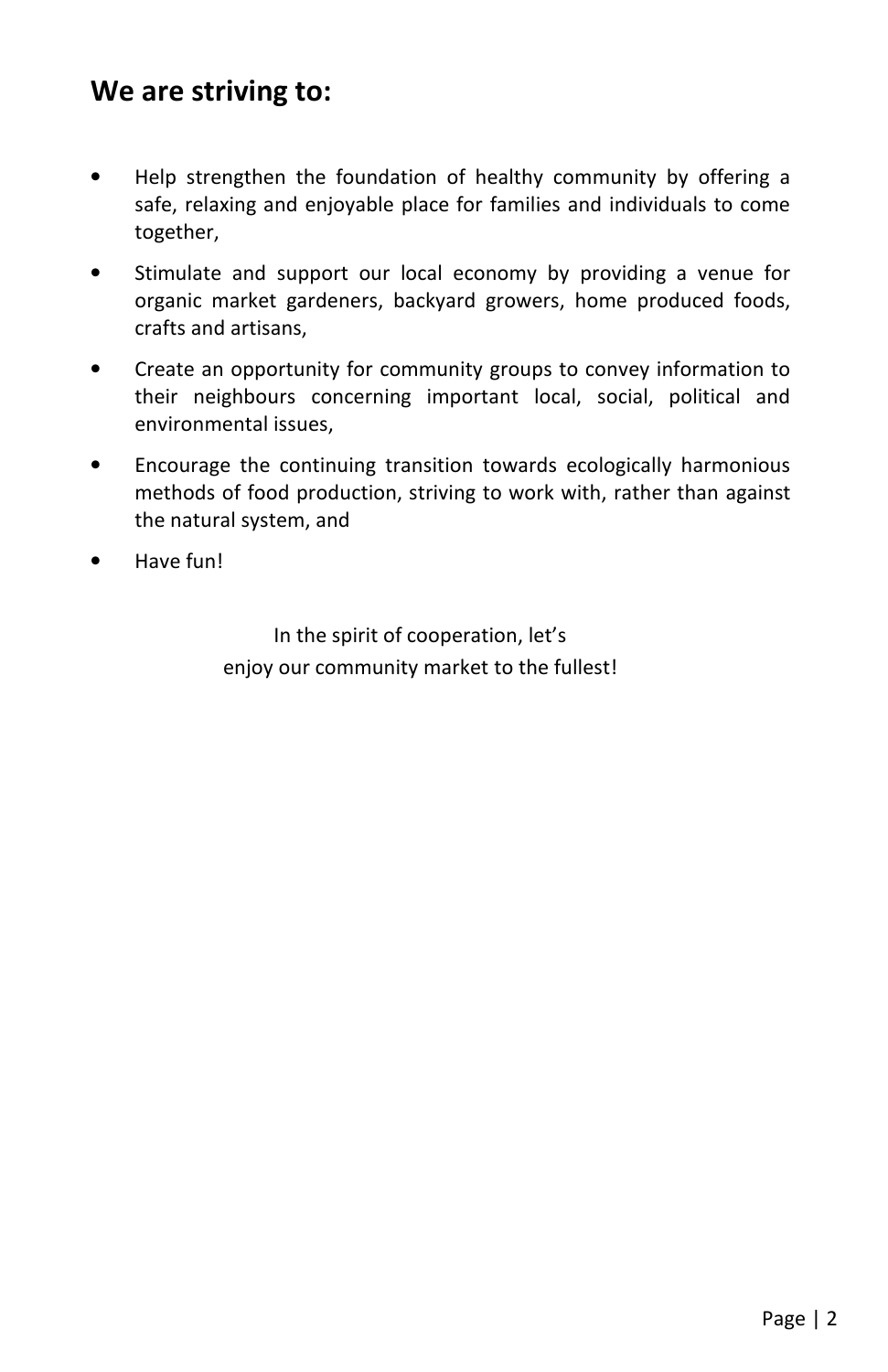## **Table of Contents**

| We are striving to:                                                |    |  |
|--------------------------------------------------------------------|----|--|
| <b>Welcome to our Market</b>                                       |    |  |
| Policies of the Moss Street Community Market                       |    |  |
| Clarifications                                                     |    |  |
| Market Day                                                         |    |  |
| Section 1 - Membership, Fees and Stall Space                       | 5  |  |
| Section 2 - General Conduct                                        | 7  |  |
| Section 3 - Policies for Education / Community Groups and Services | 8  |  |
| Sale of Products and Services                                      |    |  |
| Section 4 - General Sale of Products                               | 9  |  |
| Section 5 - Craft Policies                                         | 11 |  |
| Section 6 - Farm Policies                                          | 11 |  |
| Section 7 - Food and Beverage Policies                             | 12 |  |
| Section 8 - Services Policies                                      | 13 |  |
| Organizational Structure                                           |    |  |
| Section 9 - Make-up of the Governing Body                          | 13 |  |
| Section 10 - Staffing                                              | 13 |  |
| Constitution                                                       |    |  |
| <b>Bylaws</b>                                                      | 15 |  |
| <b>Market Contacts</b>                                             |    |  |
| Moss Street Market Vendor Code of Conduct                          |    |  |
| <b>Events Calendar</b>                                             |    |  |
| Market Grounds Map                                                 |    |  |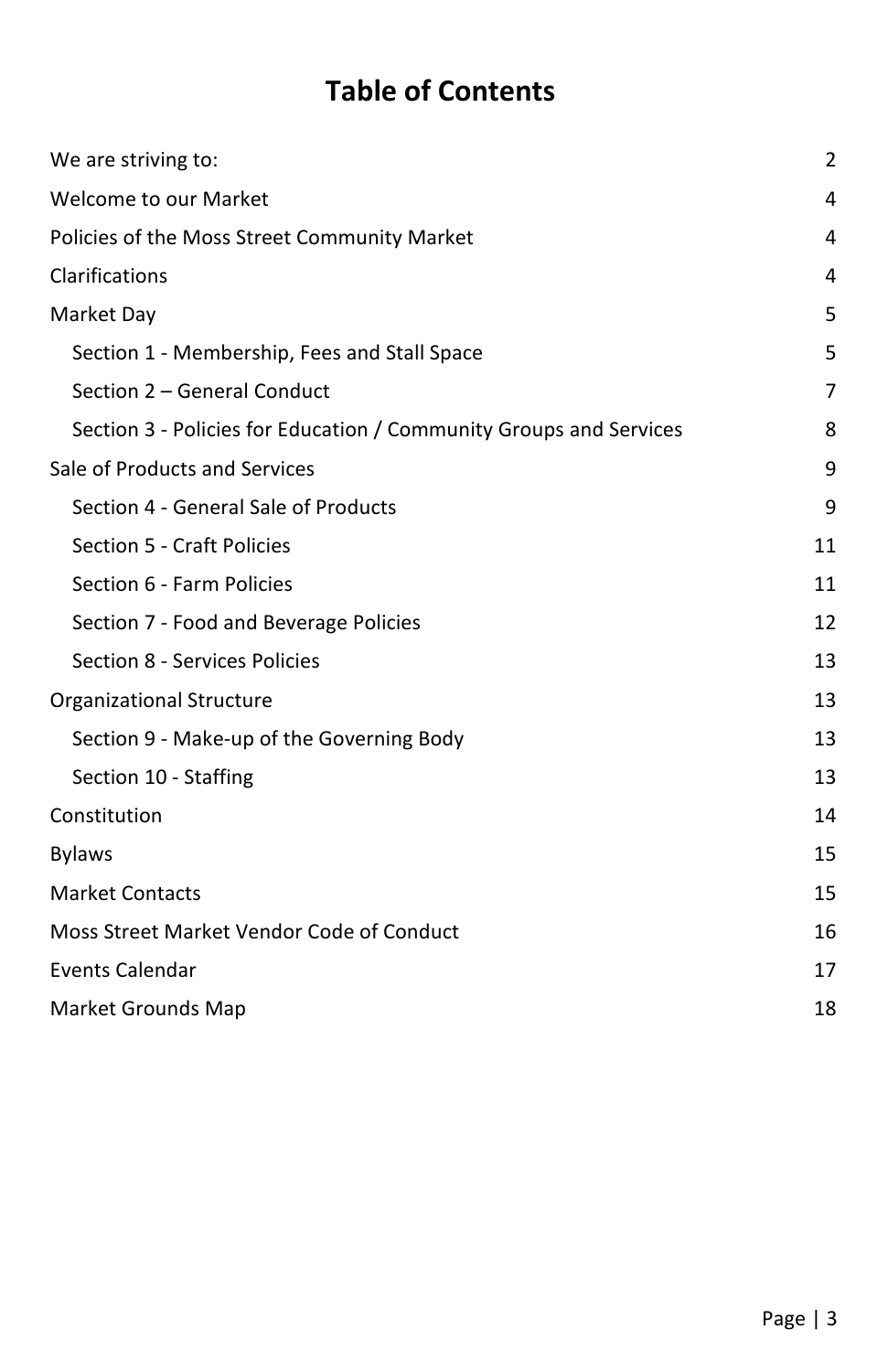## **Welcome to our Market**

We are a market where individuals work in a consensual spirit, respecting others. Vendors at the Moss Street Market believe in creating community as well as selling products. By fostering an environment that promotes creativity, openness, and cooperation, we celebrate the local talent that is showcased at the market. Rather than competing with each other, we encourage each other to thrive in a nurturing atmosphere of abundance. We help each other to set up and take down our stands, and we buy from each other.

### **Policies of the Moss Street Community Market**

 $\mathcal{L}_\text{max} = \mathcal{L}_\text{max} = \mathcal{L}_\text{max} = \mathcal{L}_\text{max} = \mathcal{L}_\text{max} = \mathcal{L}_\text{max} = \mathcal{L}_\text{max} = \mathcal{L}_\text{max} = \mathcal{L}_\text{max} = \mathcal{L}_\text{max} = \mathcal{L}_\text{max} = \mathcal{L}_\text{max} = \mathcal{L}_\text{max} = \mathcal{L}_\text{max} = \mathcal{L}_\text{max} = \mathcal{L}_\text{max} = \mathcal{L}_\text{max} = \mathcal{L}_\text{max} = \mathcal{$ 

The day-to-day conduct, operation and coordination of the Moss Street Community Market shall be governed according to the following rules and regulations. Exception to these policies may occur on a case by case basis at the discretion of the board, if they find the exception to be in the best interests of the Market.

## **Clarifications**

Herein,

market refers to the Moss Street Community Market;

society refers to the Fairfield Community Market Society;

board refers to the Board of Directors of the Society;

director means a member of the Board:

member refers to any member (vending and supporting) of the Society;

manager refers to any person hired by the Board to manage the Market during this season;

vendor refers to a person who sells a product at the Market;

producer means any individual who put a significant amount of time into creating or growing a particular item;

daily fee is the fee charged to vendors for each market they attend;

reserved space is a prepaid, reserved 10'x10' space at each market; and

local or locally means: first the Capital region district, and second Vancouver Island and outlying islands.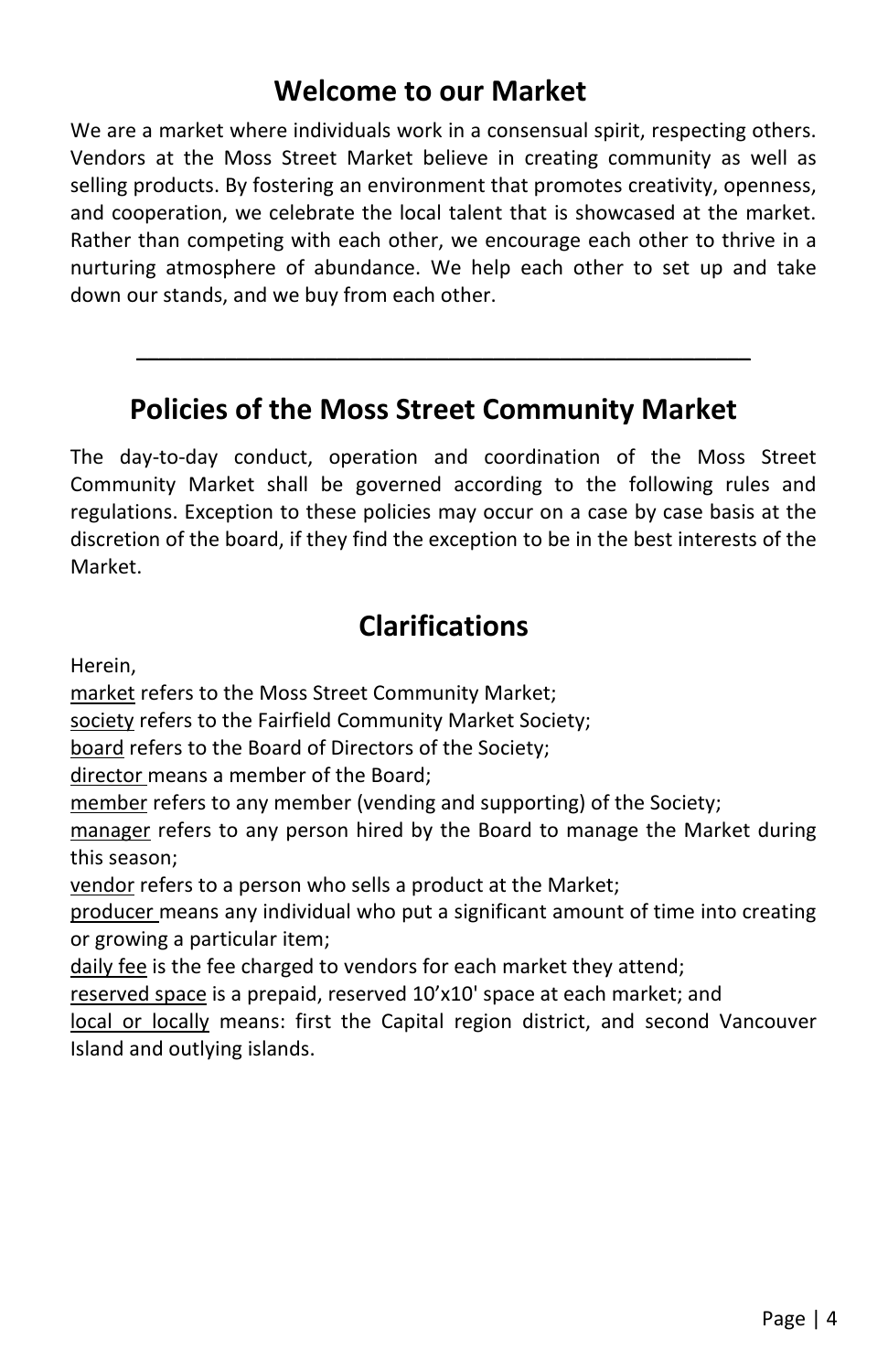## **Market Day**

#### **Section 1 - Membership, Fees and Stall Space**

| 1.0 Vendors must be members of the market and must staff their own tables. |          |  |  |
|----------------------------------------------------------------------------|----------|--|--|
| Space and memberships at the market shall be paid for as follows:          |          |  |  |
| Annual vendor membership fee                                               | \$30.00  |  |  |
| Annual community (non-vending supporter) membership                        | \$30.00  |  |  |
| Children's (under 15 years of age) membership fee                          | \$5.00   |  |  |
| Regular season stall fee - regular space                                   | \$35.00  |  |  |
| Regular season stall fee - premium space                                   | \$40.00  |  |  |
| Stall fee - education/community tables                                     | \$35.00  |  |  |
| Stall fee for vendors under 15 years of age (1/2 spot)                     | \$4.00   |  |  |
| Annual fee for a reserved stall (incl. membership)                         | \$728.00 |  |  |
| Annual fee for a reserved premium stall (incl. membership)                 | \$832.00 |  |  |
| Prices exclude taxes                                                       |          |  |  |

- 1.1 Daily fees for shared spaces are based on membership status of the individuals sharing.
- 1.2 Drop-in spots may be paid for and reserved in advance by contacting the Market Manager. Cancellations must be made by 10:00am the Friday before the Market or fees will not be refunded. Any leftover drop-in spots will be assigned starting at 8:00am each market day (line up at the flagpole).
- 1.3 Spaces at each market are limited. Several spaces may be reserved by the board for pre-booking by non-members whose products add variety to the Market.
- 1.4 To ensure a full and vibrant market, the manager must know in advance which reserved vendors will attend. Notice of cancellation of a reserved space must be received by the manager by 10:00am Friday, AT LATEST. Except in an emergency, a member with a reserved space who fails to notify the manager of his/her absence may lose the reserved space.
- 1.5 The board reserves the right to limit the number of vending memberships and reserved spaces. The Board will use its discretion to balance the types of products and services at the Market and give preference to local vendors and existing members.
- 1.6 The Market shall take place between 10:00am and 2:00pm Saturdays each week from May until October. A bell will ring to signal the start and close of the Market. All Market sales to customers must take place ONLY within these times. Vendors are permitted to sell to other vendors outside of these times. All vendors will remain set up until the close of the market at 2:00pm on regular Saturdays and 4:00pm on Paint-In Day. Ideally booths should be tended during the market whether sold out or not but in any case must remain intact for the duration of the market.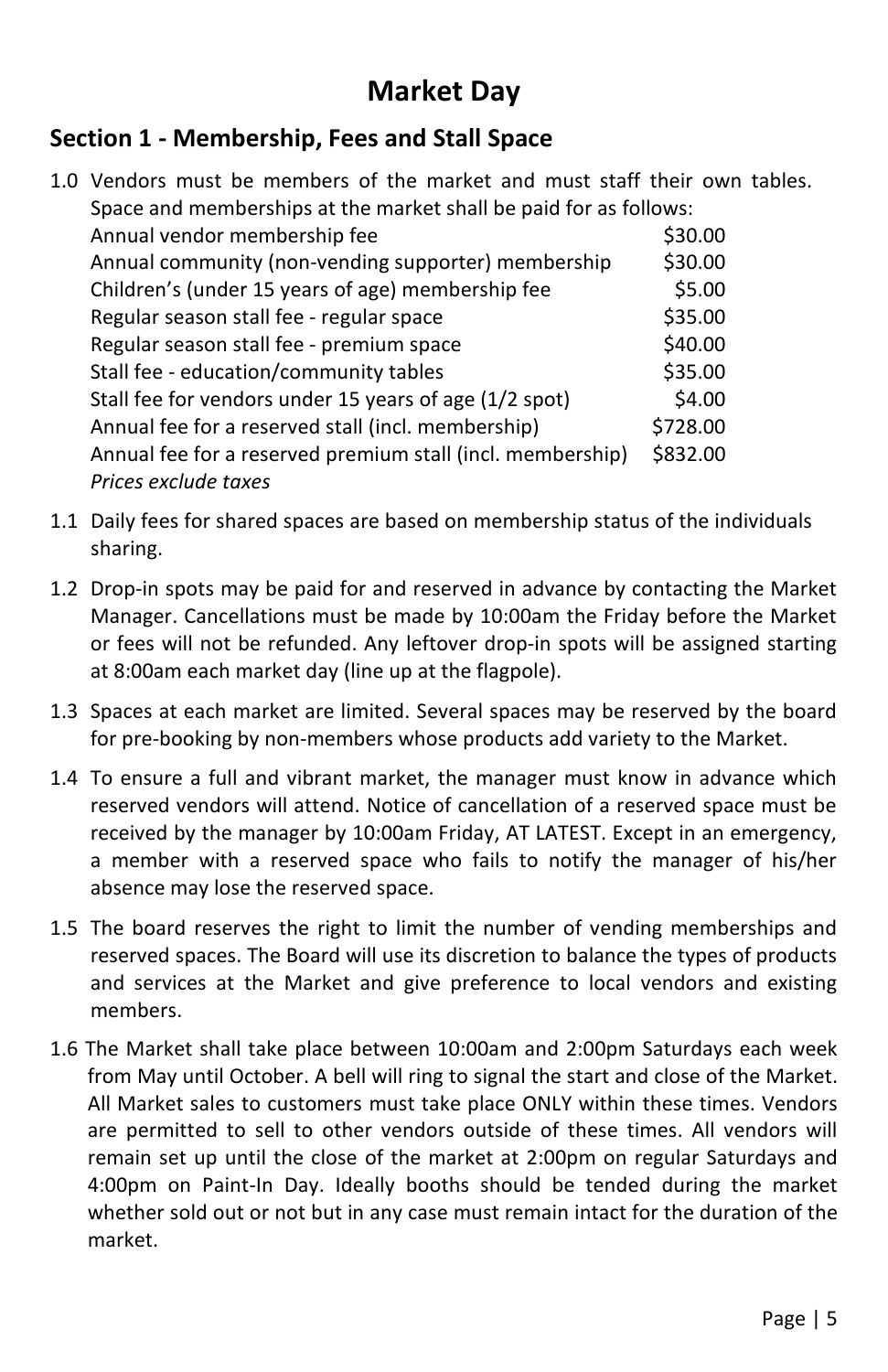- 1.7 Setup begins no earlier than 8:00am and vendors must have the site cleared by 3:00pm (5:00pm for Paint-In). Vendors MUST arrive by 9:00am in order to be set up by 9:30am. If your stall is vacant at 9:30am it will be counted as vacant and given to weekly vendor. Please remove all vehicles from the market area by 9:30am as this will help to limit traffic problems.
- 1.8 The school board graciously permits vehicle parking on school grounds. Farmers will have priority for spots suitable for vehicle parking. Thurlow Street, from Moss Street to the school parking lot, is for vendors but not vendors' vehicles. Absolutely no parking or stopping in designated areas. Please see attached parking map. Failure to abide by this policy may result in disciplinary action. See policy 2.6. Loading and unloading zones are a maximum of 15 minutes. Please load and unload to and from your vehicle within this time. Vendors are not allowed to park in the parking lot during market hours. Repeated offences are subject to disciplinary action. See policy 2.6.
- 1.9 Attendance at the Holiday Market is by invitation based on how many times a vendor attended the summer market season. Because only limited space is available for the Holiday Market, priority will be given to vending members whose attendance has been most frequent during the season. The invitation process starts in October and goes until all the spaces are filled. All items to be sold at the Fair must be reviewed in advance. Only approved items may be sold at the Holiday Market.
- 1.10 The Moss Street Paint-In is an annual event held by the Art Gallery of Greater Victoria. They host local Victoria artists and position them along Moss St from Fort Street to Dallas Road. To incorporate the Paint-In, the Market stays open from 10:00am to 4:00pm. All unreserved spaces must be paid for in advance that day. Fees for these are collected starting at the beginning of July.
- 1.11 The Market hosts Winter Markets from November through April. Winter Markets run from 10:00am to 1:00pm.
- 1.12All fees quoted are for a 10'x10' space at a market. Access space must be left between vendors within that 10'x10' area. Under special circumstances a larger space may be approved. Vendors supply their own tables, chairs and shelter, and are responsible for creating a safe environment. Prospective Vendors will be required to provide a photo or drawing of their display as part of the Application. Acceptance of vendor display is subject to the approval of the Market Manager and The Board. Vendors are expected to create an aesthetically pleasing environment which allows them to vend in all weather. Weights and shelter will be required on windy wet days. Any vendor with a source of ignition is required to have a fire extinguisher.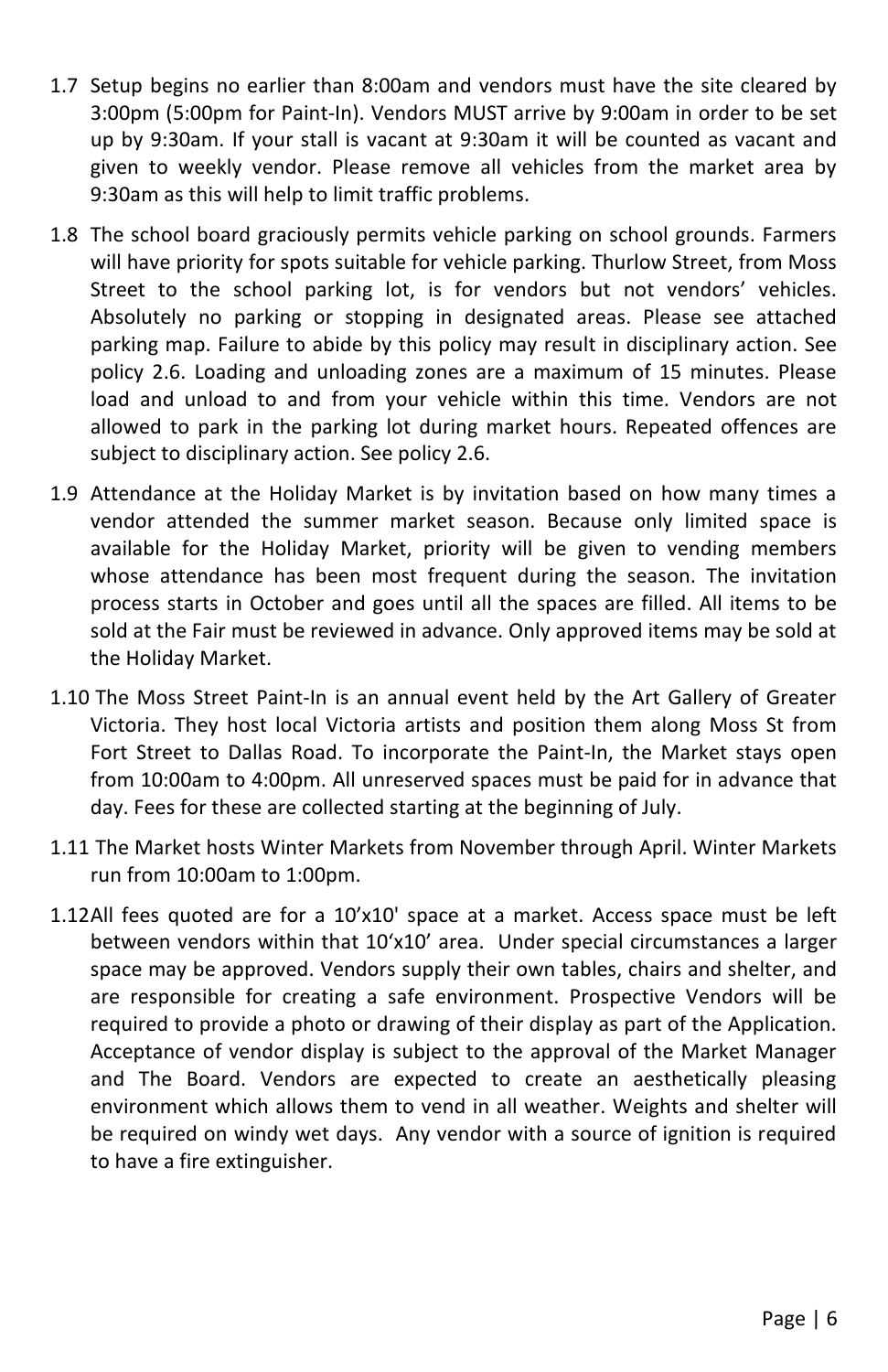#### **Section 2 – General Conduct**

In order to foster a spirit of community at the Market, all members, vendors and staff are expected to treat each other and customers with courtesy and to work together in a spirit of cooperation, and open, positive communication.

- 2.0 Vendors are responsible for keeping their stall space and surrounding area clean and tidy at all times, and for clearing up any litter from around their stall at the end of each market. Vendors are responsible for limiting the amount of packaging sold with their products and for taking packaging back from patrons and disposing of it. One of the Market's guiding principles is to be ecologically sustainable and to aim to be garbage-free.
- 2.1 Vendors are strictly prohibited from bringing items containing any peanuts or tree nuts, including oils, onto the school property areas of the market. No bicycles, scooters or skateboards are to be operated in the market.
- 2.2 Out of respect for others, there shall be no hawking, accosting, leafleting or badgering of the public.
- 2.3 The success of the market is dependent upon the goodwill of our neighbours please be aware of where you park (i.e. don't block driveways).
- 2.4 Washroom facilities are open to the public when there is a washroom attendant present to keep the entrance clear. Washrooms are located in the main Community Association building and can be accessed from the back pathway to the back of the building.
- 2.5 In consideration of Market performers and your fellow vendors, any playing of live or recorded music must be pre-approved by the manager (i.e. no radios please).
- 2.6 The Board (minimum three directors) may prohibit any person from renting stall space and may require persons to leave the Market in the event that they fail to abide by the policies, vendor code of conduct, or the decisions of the Board.
- 2.7 The Board has the right to withdraw the membership of a vendor who fails to abide by the policies. The vendor in question may appeal the decision by a written submission to the Board within 60 days of being notified of the withdrawal of their membership. Membership fees will not be returned in these cases.
- 2.8 Because we are here to celebrate a healthy and diverse community, organizations or individuals promoting any form of prejudice, such as homophobia, racism and sexism, are not welcome and will be required to dismantle their display and to leave the Market immediately.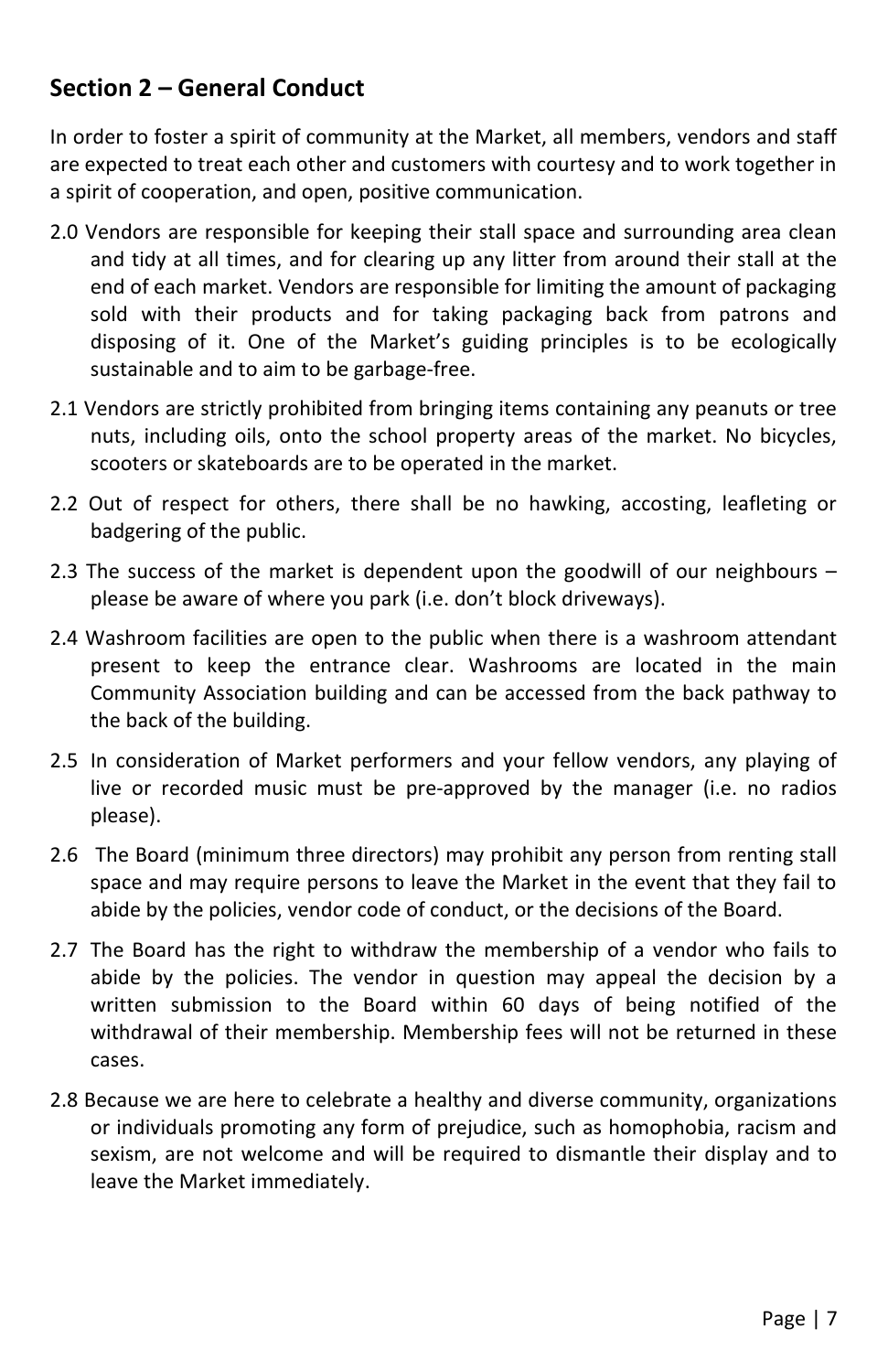#### **Section 3 - Policies for Education / Community Groups and Services**

- 3.0 A number of stalls are available for education/community tables at each market. These are for non-profit organizations which in some way contribute to the environmental, social or cultural health of the community. Attendance at each market must be pre-booked. Priority may be given to groups who have not yet had a table at the Market in the current season.
- 3.1 Groups strictly promoting one political party or religious perspective are not considered education/community groups. (For example the Anglican Church of Canada could not have a table but their international development organization, the Primates Fund, could).
- 3.2 One of these spaces may be reserved for community-minded, for-profit organizations to inform people of their services.
- 3.3 Political parties running candidates in municipal, provincial or federal elections are welcome to have a table one week during the Market season, close to election time.
- 3.4 Items for sale at education tables must adhere to all Market policies. Exceptions are locally produced or printed items such as pamphlets, t-shirts, bags, etc which enhance the education program of the organization. These items must be locally designed, printed, screened, etc.
- 3.5 The Board will have absolute discretion to decide which education groups may participate at the market and to what extent. The Board will encourage the participation of education groups which hold a similar philosophy as that upon which the Market was founded.
- 3.6 A maximum of four spaces will be reserved each week for profit-oriented services. More may be reserved for special event days. Attendance at each market must be pre-booked. Priority may be given to groups or individuals who have not yet had a table at the Market in the current season.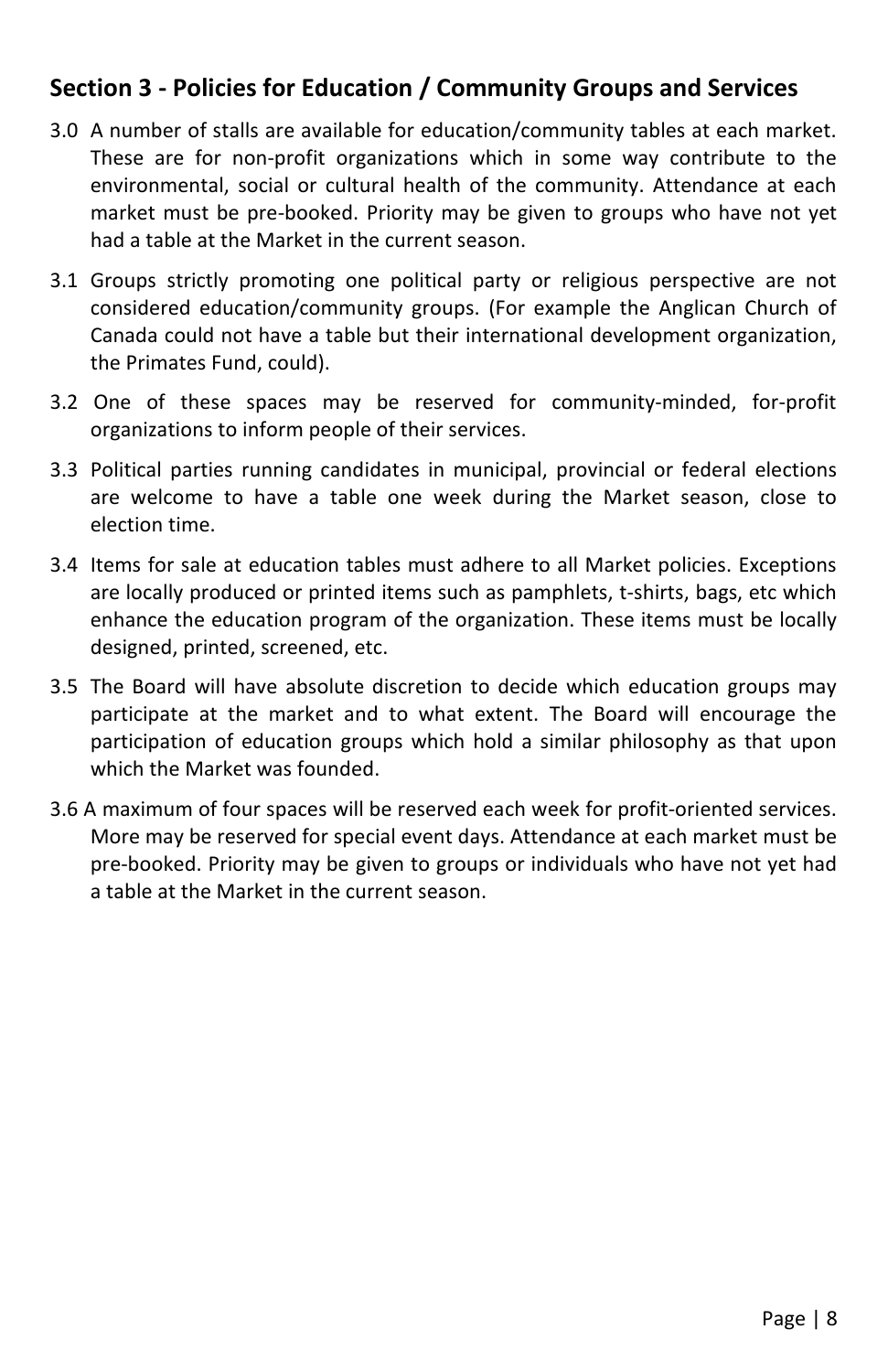## **Sale of Products and Services**

#### **Section 4 - General Sale of Products**

- 4.0 All products offered must be produced locally. This encourages a direct relationship between the producer and consumer and builds the local economy. Under special circumstances, consideration may be given to non-local products. All vendors are encouraged to buy from one another.
- 4.1 Ideally, all products sold at the market should be sold by a Producer. However, with Board approval, a Producer may staff their stall with a non-Producer, who must become a market member in order to sell without the Producer present. At least one market member must be present at a vendor's stall during the market. To support integrity and branding of the market, all non-Producer sellers should be knowledgeable about all elements of production. A Producer who does not have enough product to warrant a full space may share with another vendor. However, 80% of products for sale must be produced by the vendor(s) present at the time of sale. Exceptions to this policy are at the direction of the board (see 4.2).
- 4.2 At the discretion of the board, a group of vendors who cannot be present each week, may share a spot and attend the market on a rotational basis. Each vendor in the group must be a member. Products of each vendor may be present in proportions decided by the group selling, and an extra \$5 will be charged for each extra vendor. All products must have labels indicating which producer they come from, and each selling producer must be knowledgeable about the other vendors' products.
- 4.3 All producers must fill out a Membership Registration and Participant Agreement as required. Any substantial change in ownership, place of production, or other substantial change in business requires reapplication.
- 4.4 All vendors are responsible for following all applicable government regulations. Where required, vendors shall obtain Social Services Sales Tax and GST Registration Numbers, and shall be responsible for the collection and remittance of any Provincial and/or GST Tax.
- 4.5 Because we encourage everyone to value the work that goes into the creation of all goods and services offered at the Market, we do not allow signs advertising "sales," "discounts," "reduced prices", etc.
- 4.6 Except where they meet VIHA health regulations, those products that MAY NOT be sold include (but are not limited to) the following: dairy products (milk, cream, cottage cheese); meat, fish, poultry or products thereof; live animals, including fish and fowl; cakes, pies, tarts or bread products that have a syrup, frosting or topping on the surface or cream filling; and, under no circumstances, used or second-hand material including antiques, commercial products for resale or products which exploit humanity.
- 4.7 The decision as to the suitability of any product for sale at the Market shall be at the absolute discretion of the Board. The Board will create four review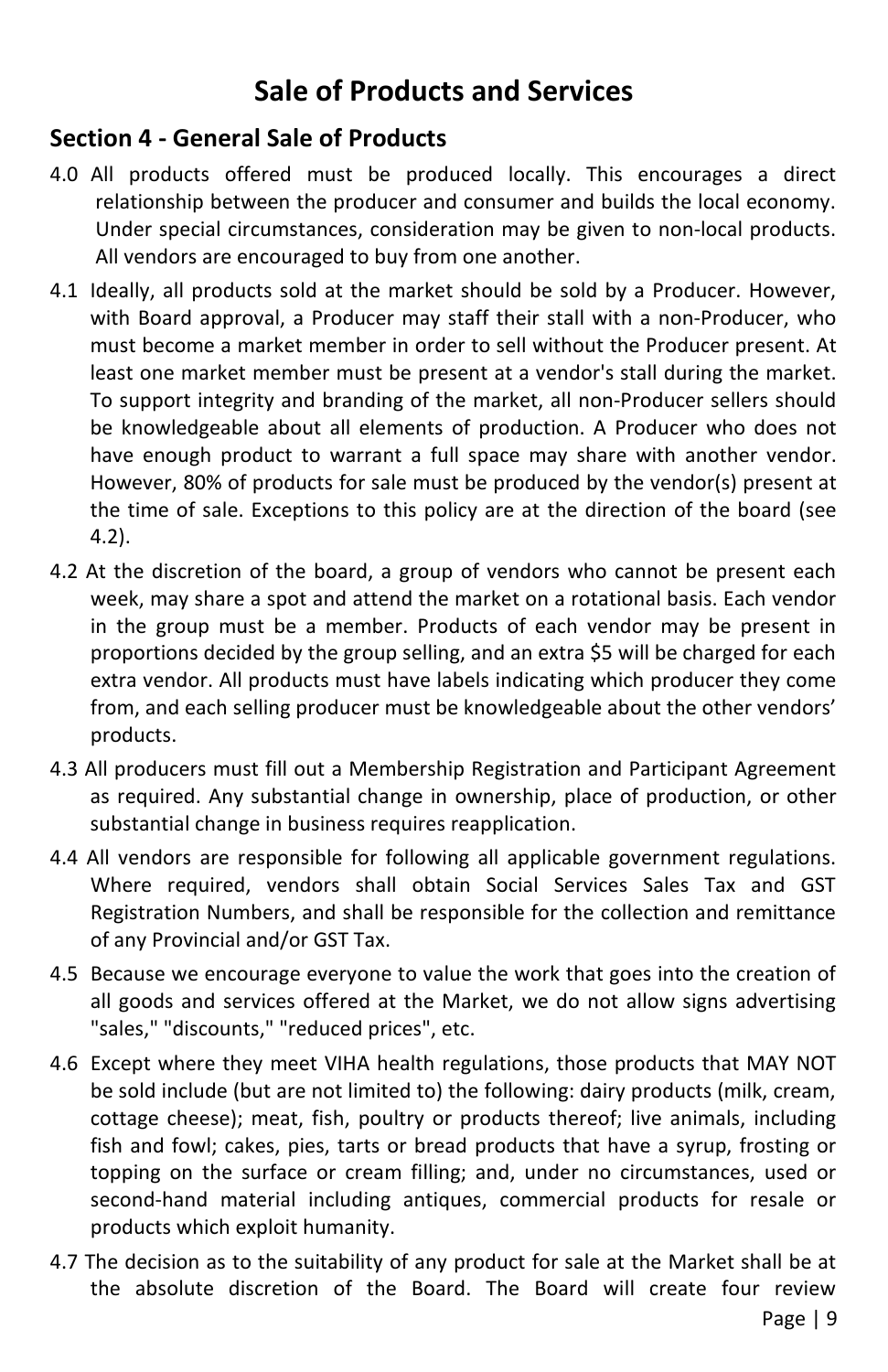committees: foods, craft, farm, and a services committee, each of which will consist of at least one director and one other person (director or member). A music committee will also be formed to review and book performers. Regardless of previous sales, each new type of product must be reviewed by a member of the appropriate review committee before it can be displayed at the Market. New vendors that are reviewed and accepted have one month to sell at the Market before their review status expires. They must be successfully reviewed again in order to sell. Any vendor that sells three times or less during the previous season, must have their products re-reviewed before selling at the Market again.

- 4.8 Review committees are responsible for communicating (in person if possible) with each prospective vendor in their category to review the product for its appropriateness for sale at our market and its compatibility with all Market policies. If concerns cannot be dealt with at the review committee level, they must be brought to the board for a final decision. Review committees must also discuss product-related policies with prospective vendors. They must provide them with a copy of this manual and participant's agreement, and inform them that they must fill out and sign a participant's agreement before selling at the Market, and read and understand the policy manual.
- 4.9 In the event of a question as to the suitability of a product for sale during the course of a market, where a quorum of directors are not present, if at least three (3) directors are present, their consensual decision as to the suitability of a product shall be binding. Where such a decision has been made, it may be appealed by any vendor to the Board at its next meeting.
- 4.10 Persons conducting a store front operation (exclusive of farm gate sales & home based businesses), or having a commercial vendor's license to sell on the streets, are not permitted to sell that product at the Market. Exceptions may be made for vendors-who sell from their Sole Place of Production, upon approval by the Board.
- 4.11Those products that may be sold include (but are not limited to) the following. Each falls under one of four categories:
	- Farm: organically grown fruits, vegetables, plants, flowers, seeds, and other unprocessed food items;
	- Food: fast foods, canned foods, preserves, baked goods, and other processed edibles;
	- Craft: original crafts, arts, and other hand-made items excluding food.
	- Services: therapy and personal services.

4.12 Children under the age of 15 will be permitted to sell their crafts at the market, subject to a review by the Children's tent manager. Children will be held to a similar standard as adult vendors. Children vendors will set up adjacent to the Children's Tent. They must have a parent of responsible adult willing to supervise.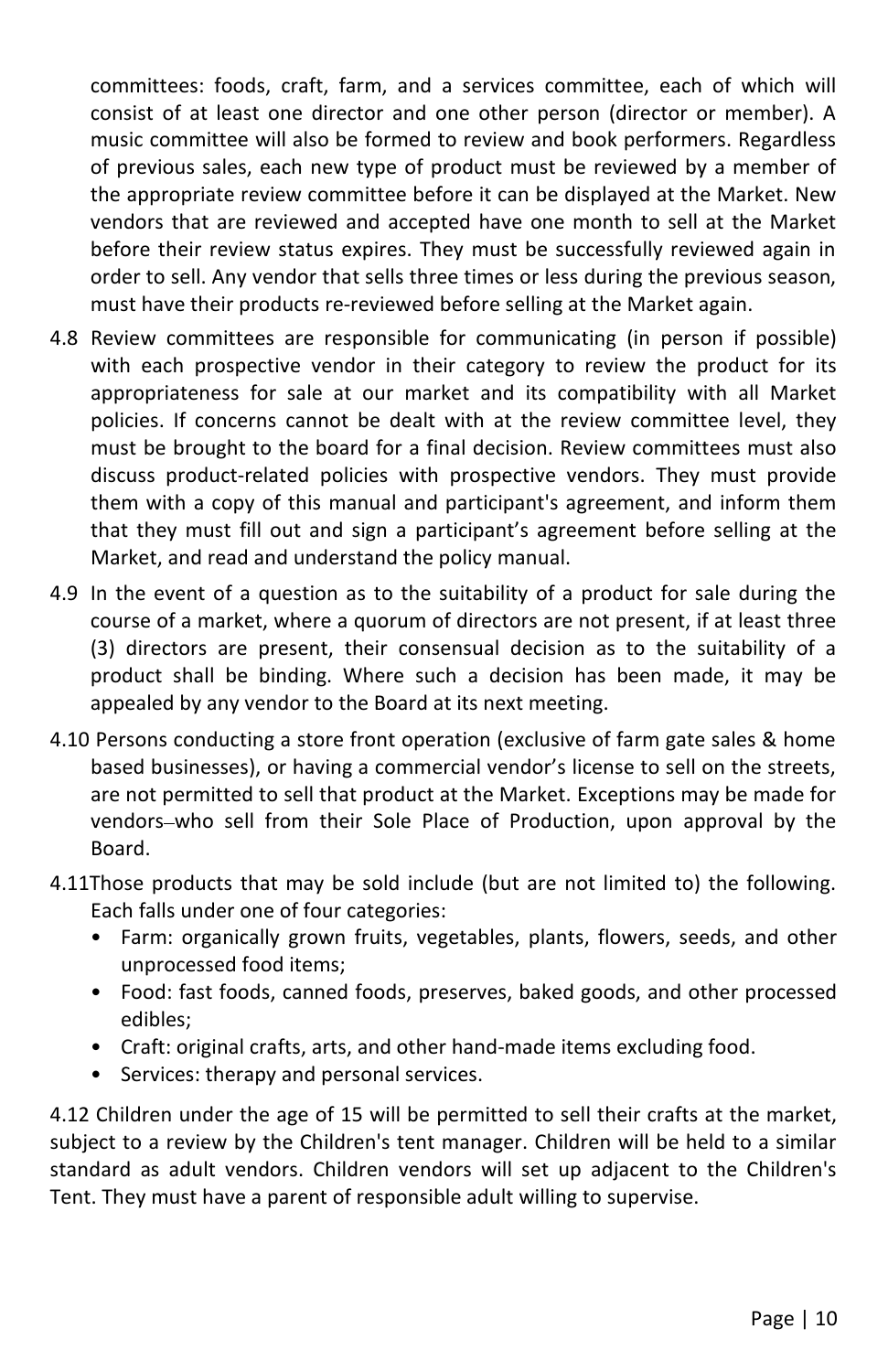#### **Section 5 - Craft Policies**

The following are additional policies that vendors selling crafts at the Market should be aware of:

- 5.0 In all items, the handcraft component must dominate the commercial component, and commercial components must be transformed in a way that makes the work unique.
- 5.1 Items must be of original, unique work or design.
- 5.2 The starting material must be significantly altered and enhanced by the artisan.
- 5.3 The product must meet basic expectations of product life, function and safety.
- 5.4 Each craft product MUST be reviewed in advance by a member of the Craft Committee before being displayed at the Market.

#### **Section 6 - Farm Policies**

The following are additional policies that vendors selling fresh produce at the Market should be aware of:

- 6.0 All produce, plants, seeds and flowers must be certified or have applied for certification through a provincially recognized certification body except as follows. Growers who were approved by the farm review committee prior to 2012 will be grandfathered in with their current production methods. Farms less than 1/4 acre under their cultivation or backyard (urban) farms may at the review committee's discretion may be exempt. Growers must complete and sign the Growers Statement, which shall be displayed at each Market. Farmers are required to obtain current organic guidelines before each Market season. Each Farm is required to display the farm's name, as well as organic certification or Grower's Statement, at their stand.
- 6.1 To support diversified farming, preference will be given to local farmers producing a range of crops.
- 6.2 In keeping with the Market's cooperative philosophy and being respectful of yourself and other farmers, dumping of produce at below fair market value is strongly discouraged. The market value of farmer's produce should reflect the farmer's labour and knowledge as well as quality, time of season and variety of crop grown. A current market analysis for organic produce has been compiled by the Farm committee in order to give farmers an idea of what is fair market value for local organic produce. Please ask a Committee member for a copy of this information.
- 6.3 Each farmer MUST be reviewed in advance by a member of the Farm Committee before displaying their produce at the Market.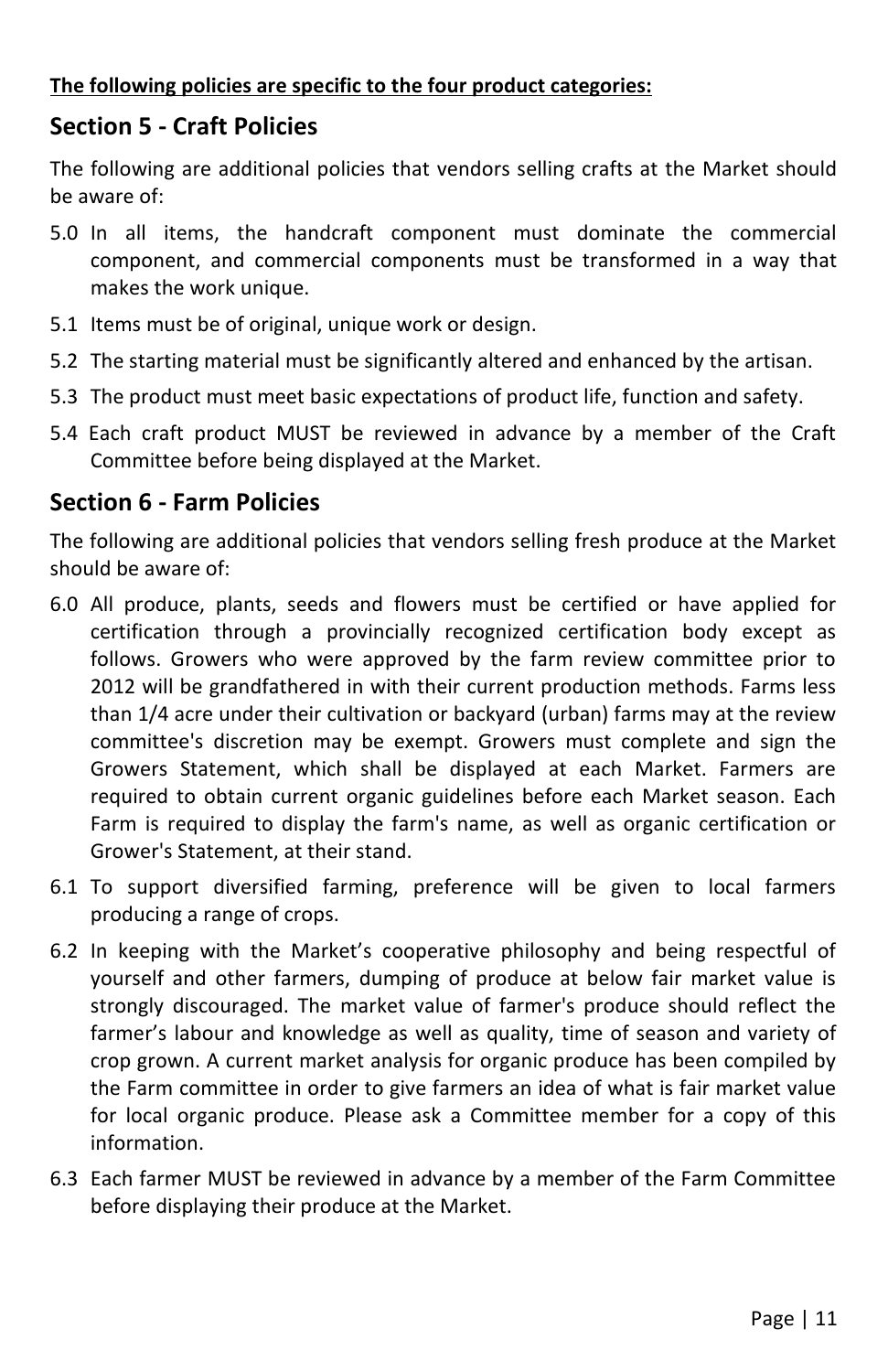#### **Section 7 - Food and Beverage Policies**

The following are additional policies that vendors selling processed food products at the Market should be aware of:

- 7.0 VIHA Regulations apply to all products sold and a vendor shall immediately cease to sell and remove any product upon the request of an official or representative of the VIHA. Vendors must get approval from VIHA each season prior to selling at the Market.
- 7.1 We encourage the use of organic, unrefined, locally grown ingredients. Non-local ingredients should be kept to a minimum. Major ingredients and flavourings should be local. We encourage the purchase of ingredients from Market farmers.
- 7.2 In order to inform customers of exactly what they are buying, food products are to be labelled as to ingredients, in their order of predominance. Every effort should be made to distinguish between organic and non-organic ingredients. You may label each item or have labels clearly displayed on your table beside the appropriate food items.
- 7.3 All open prepared food must be kept covered at all times. Open prepared food must be served using appropriate, clean tools (i.e. tongs, cloth napkins.) Vendors handling cash must wash their hands before touching open prepared food.
- 7.4 Each food product MUST be reviewed in advance by a member of the Food Committee before being displayed at the Market.
- 7.5 In order to reduce the ecological impact of the market, all food vendors are required, where alternatives exist, to use compostable or reusable cups, plates, and cutlery.
- 7.6 Vendors wishing to sell drinks need Food Review Committee approval. Preference will be given to vendors who use organic and locally sourced ingredients.
- 7.7 Vendors are strictly prohibited from bringing items containing any peanuts or tree nuts, including oils, onto the school property areas of the market. The first offence will result in a written warning, two market suspension, and prohibition from selling any nut products anywhere at the market for the balance of the season. The second offence will result in the vendor's market membership being permanently terminated.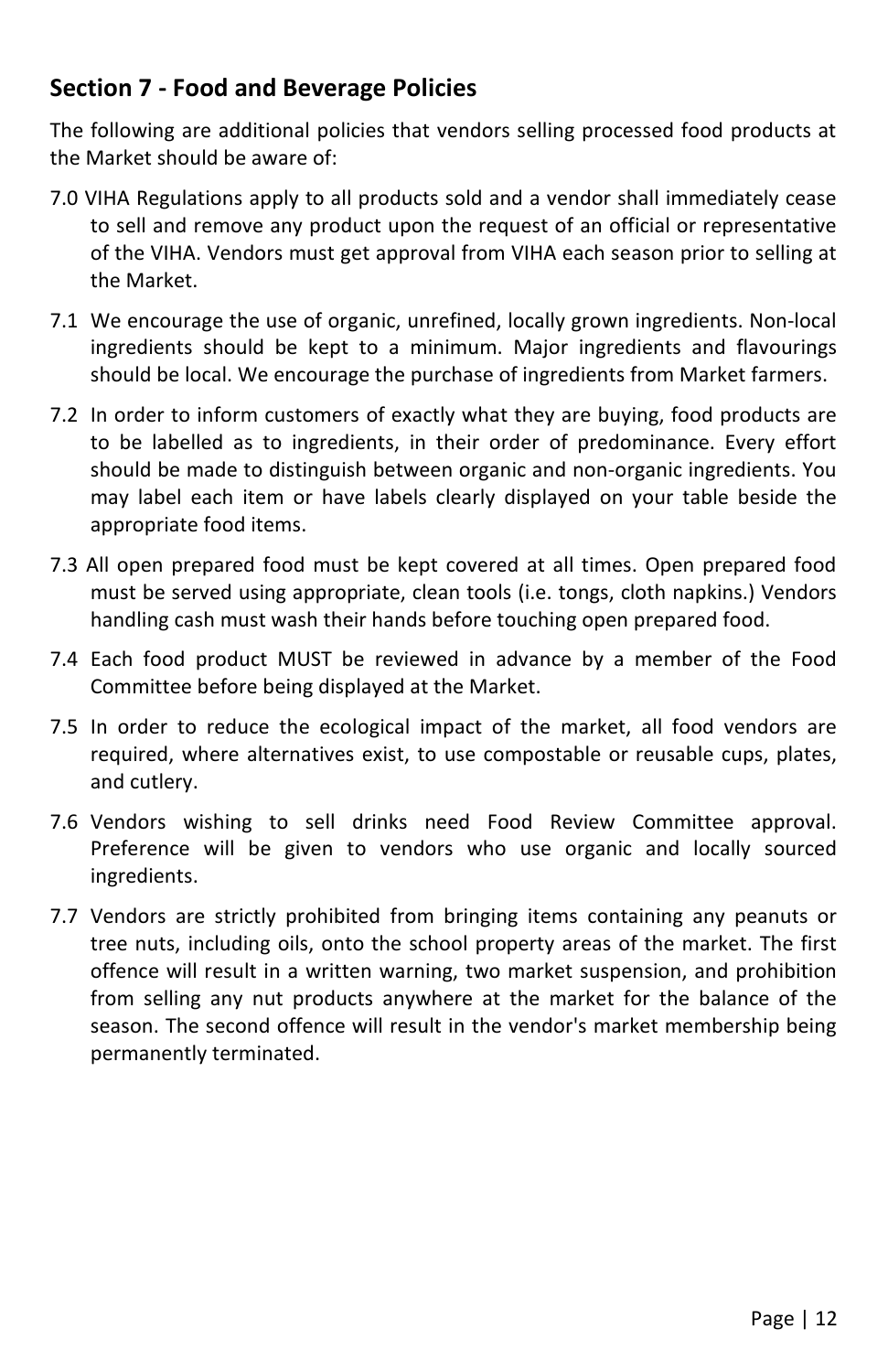#### **Section 8 - Services Policies**

- 8.0 Persons who physically manipulate the body may bring an assistant to demonstrate on. For reasons of liability, they may not physically manipulate the bodies of members of the public, unless an insurance rider is provided to the market society by the practitioner that names as an additional insured, and gives indemnity to the Moss Street Market and the Fairfield Community Market Society.
- 8.1 Each service provider must be reviewed by a member of the service committee before providing services to the market.

## **Organizational Structure**

#### **Section 9 - Make-up of the Governing Body**

- 9.0 The Fairfield Community Market Society is a non-profit society consisting of its members. Members may also participate by volunteering for committees, communicating with directors, managers and members, or attending meetings.
- 9.1 The Board is to consist of a minimum of six and a maximum of nine Society members (directors). It is suggested that three directors be organic farmers, one a craft producer, one a food producer, one a service provider and one representing the local community.
- 9.2 The Board makes decisions by consensus and directors need to make a concerted cooperative effort. Directors will have at least one consensus workshop per year.
- 9.3 Managers will manage the Market as determined by the policies and directions agreed upon by the Board.

#### **Section 10 - Staffing**

- 10.0 The Board must review all positions during and after each Market season and retains the right to decide which positions are open.
- 10.1 All available positions will be posted at the Market or in a newsletter.
- 10.2 As needed, the Board will designate a personnel committee and will determine the mandate of this committee.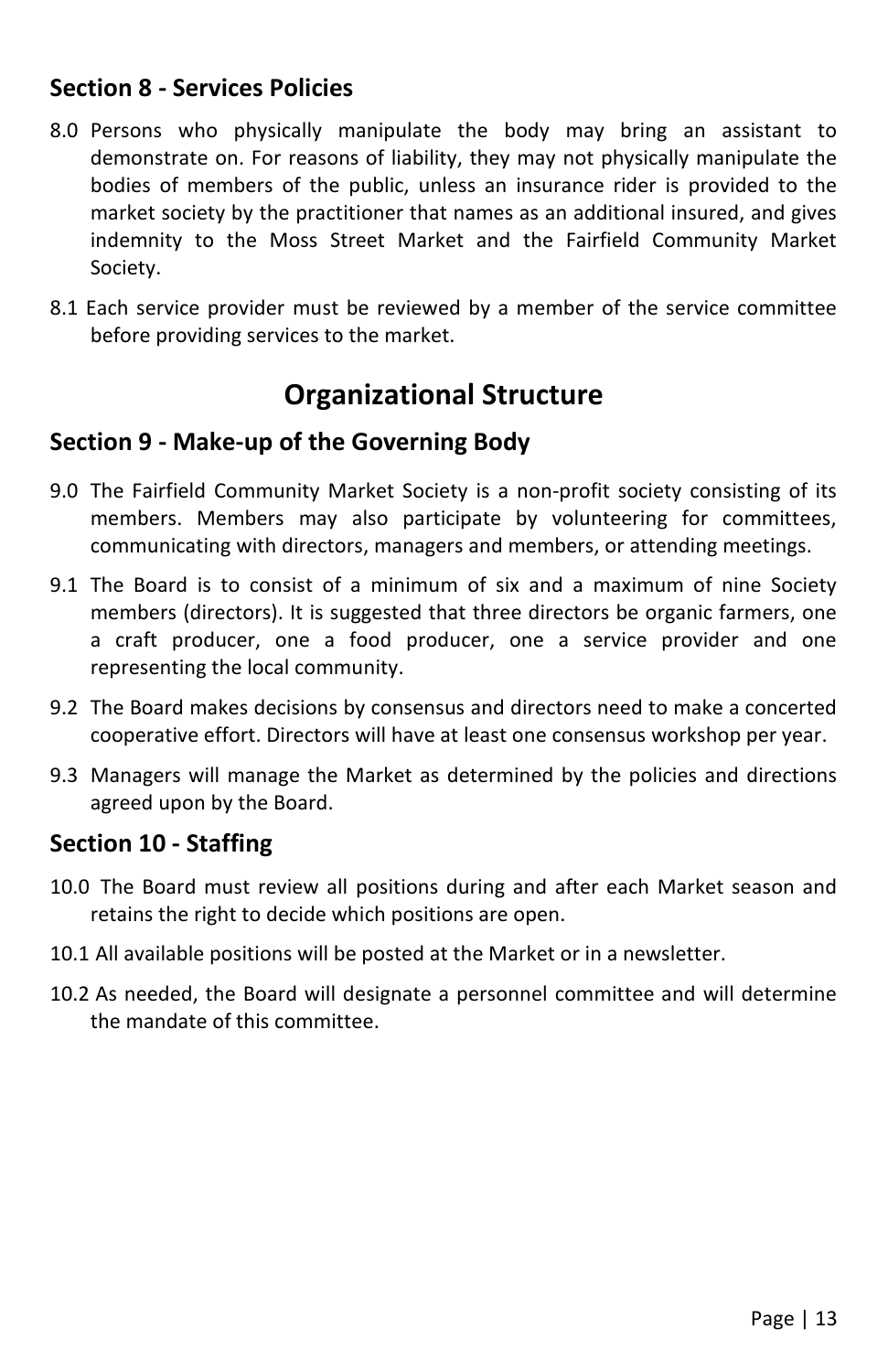## **Constitution**

**Article I:** Name

The name of the Society shall be Fairfield Community Market Society.

**Article II:** Purpose:

The purposes of the Society are:

1) To promote community participation and recreation and to afford opportunity for friendly and social activities; however, the society does not intend to own or operate a social club.

2) Generally to encourage and foster and develop recognition of the importance of agriculture, art, and craft in local and national life;

3) To provide education about the environment, healthy living and organic farming issues;

4) To provide a direct sales outlet for handcrafted goods, local art, locally grown organic produce, and home prepared foods in the community;

5) To provide a meeting place for the consideration and discussion of questions affecting the interests of the society;

6) To acquire, sell, manage, lease, mortgage, dispose of or otherwise deal with the property the society needs to carry on its various objects;

7) To maintain and where possible increase the opportunity for direct sales of locally grown and/or produced goods to the consumer.

8) To encourage improvement in the quality of life and enhance rapport in the community.

**Article III:** The purposes of the Society shall be carried out without purpose of gain for its members and any profits or accretions to the Society shall be used for promoting its purposes.

**Article IV:** In the event of winding up or dissolution of the Society, funds and assets of the Society remaining after the satisfaction of its debts and liabilities shall be given or transferred to such organization or organizations with similar purposes in British Columbia, as may be determined by the members of the Society at the time of dissolution provided that such organization or organizations shall be a registered charity recognized by Revenue Canada Taxation as being qualified as such under the provisions of the Income Tax Act of Canada from time to time in effect. If effect cannot be given to the aforesaid provisions then such funds shall be given or transferred to a suitable level of local government.

**Article V:** No Director or Officer shall be remunerated for being or acting as a Director or Officer, but a Director or Officer may be reimbursed for all expenses necessarily and reasonable incurred by him while engaged in the affairs of the Society.

**Article VI:** Articles 3, 4, 5, and 6 of the Constitution are unalterable.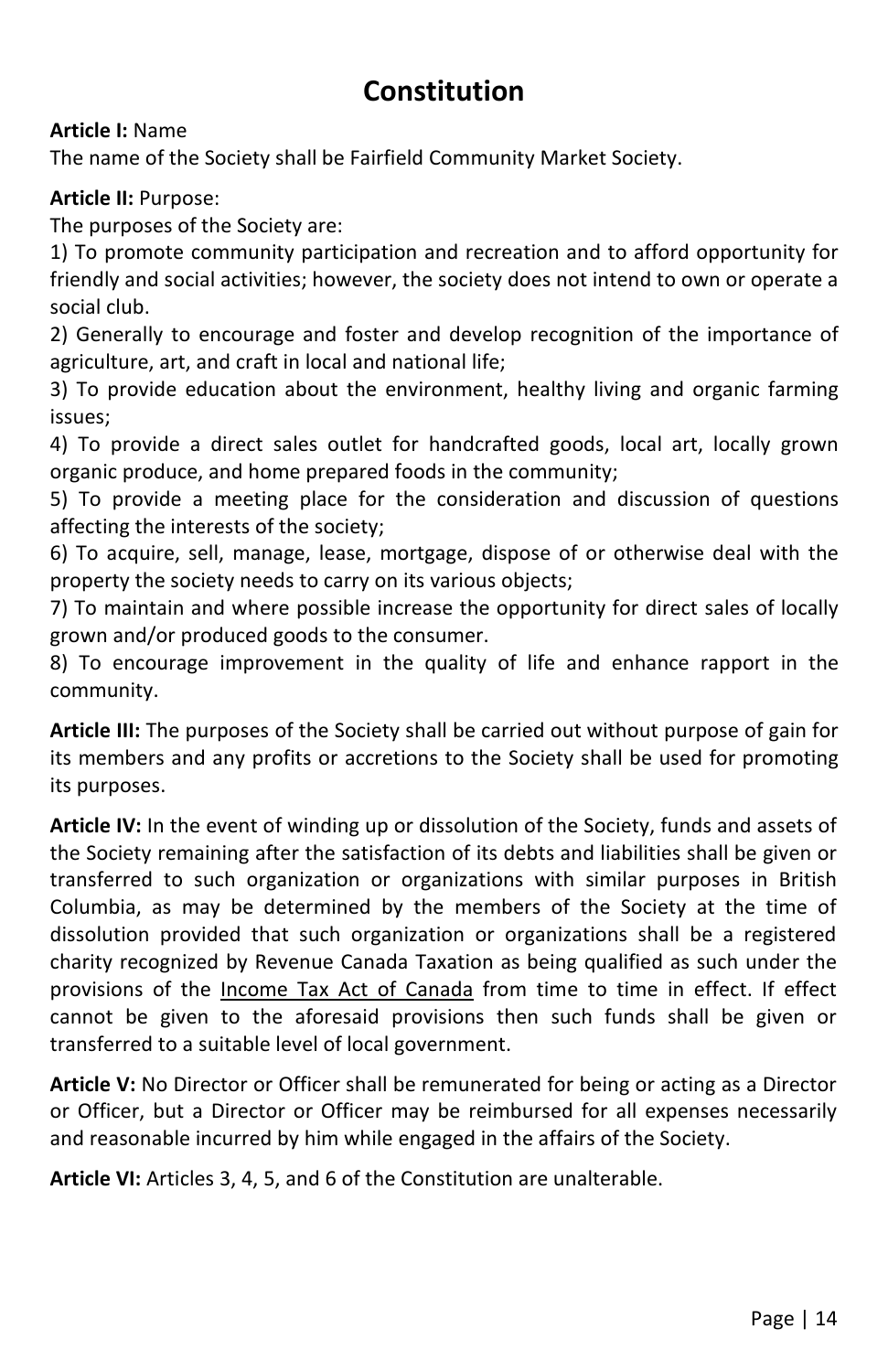## **Bylaws**

The Bylaws of the Society are those set out in "Schedule B" to the Society Act, with the following variations, deletions and additions: Part 5, Paragraph 30, in accordance with Article V of the Constitution. **(Dated the 19th day of April, 1992)** 

The Society will elect directors for two year terms at the annual general meeting. The directors must retire after that two year term. They may offer to stand for another term if elected by membership. **(Amended March 26, 2011)**

## **Market Contacts**

The Fairfield Community Market Society, which runs the Moss Street Market, is directed by a Board of Directors elected by its members at the Annual General Meeting in February of every year. The Directors are volunteers, and together with other dedicated member-volunteers and staff, a great many hours go into to organizing our Market. If you have a concern, idea, affirmation or feedback, please share it with us. Sharing efforts and ideas brings us together, and makes ours a communal and successful market. Several Directors are available at every market as most of us are Vendors. Board meetings are open to interested members.

#### **Current Directors and Staff are listed on our website at MossStreetMarket.com | More | Market Governance**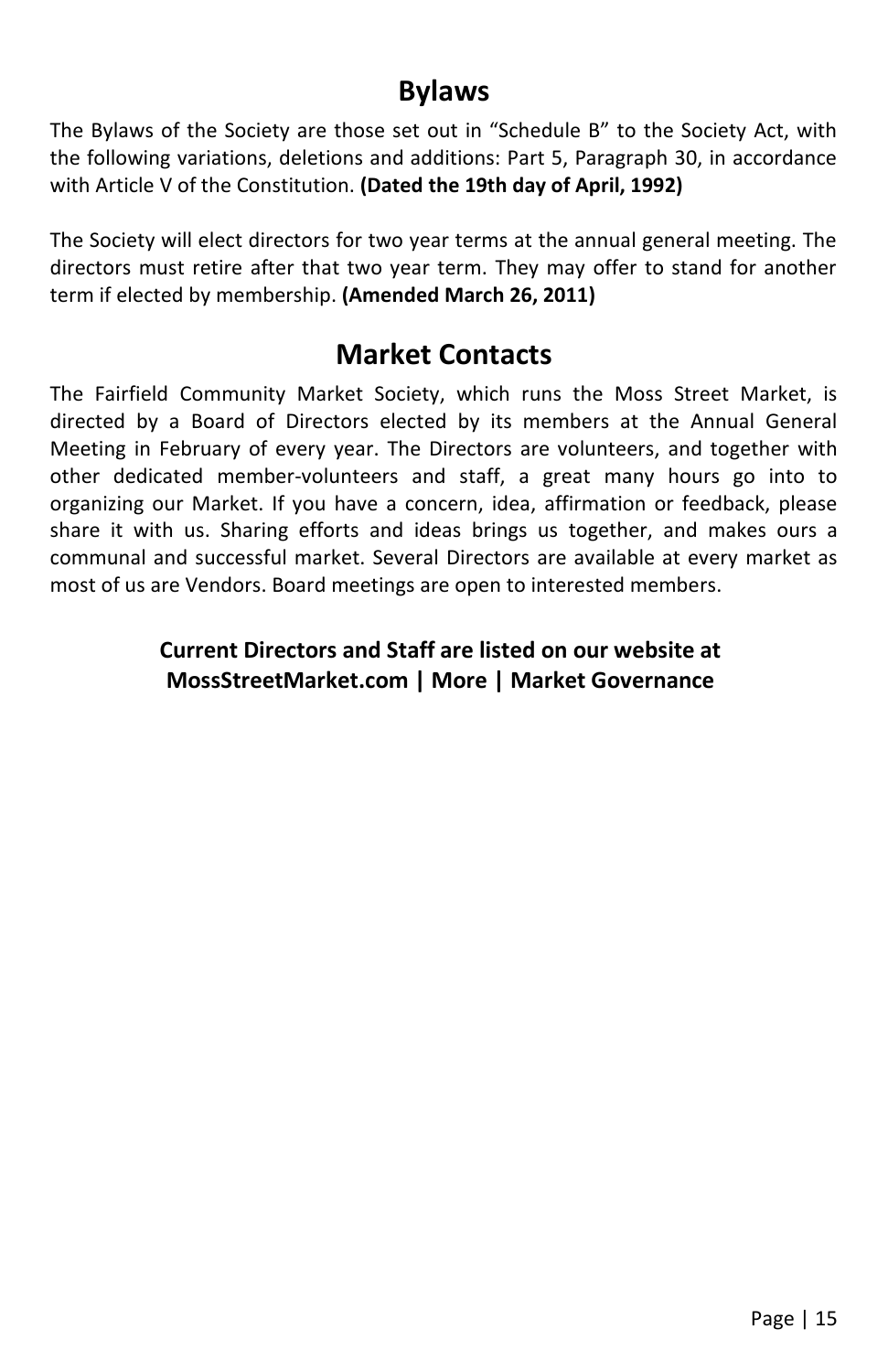## **Moss Street Market Vendor Code of Conduct**

The Moss Street Market has been a revolution in action since its start in 1992. Our founders envisioned a market community offering truly sustainable, local products that are: handmade with environmentally friendly materials, organically grown, ethically minded, minimally packaged, and sold by the artisans who produced them. Every stall at the market is a microcosm of the whole, each vendor is asked not only to abide by this philosophy, but to embody it, build on it and make certain that every element of their business is as sustainable and locally-sourced as it can be. As a market community, we gain strength by our ability to work together, to support and inspire each other and to draw others to our market. It is our hope that this code of conduct will help us work together for the betterment of our market.

Moss Street Market Vendors have a responsibility to:

1) Read the policy manual, uphold the principles of the market and promote the market philosophy of sustainably-produced, socially just and organically-grown.

2) Lend a hand when possible. The market is volunteer-driven and there are many jobs to be done, big and small, that can make a big difference to the staff and board. Some volunteer hours are expected from all vendors.

3) Conduct themselves in a respectful manner toward other vendors, staff, and volunteers. Abuse, foul language, discrimination and aggression will not be tolerated at the market. Wear appropriate clothing for the venue. Shirts and shoes will be required while vending. Vendors who behave inappropriately will be asked to leave the market.

4) Report any problems or suggestions to the coordinator as soon as possible so they can be dealt with or implemented as soon as possible. Vendors are expected to attend market meetings in order to stay informed and to provide feedback on their market experience.

5) Follow the suggestions from review committees with regard to limitations on displays, saleable items and production practices.

6) Be community-minded and aware that we are guests in the Fairfield neighbourhood. Be gracious about parking and not blocking traffic flow and help make sure that everyone's needs are being met within the space confines that the market offers.

7) Have fun at the market and allow their artisanal passion to flow. Good energy at the market is catchy and it helps make the market an uplifting experience.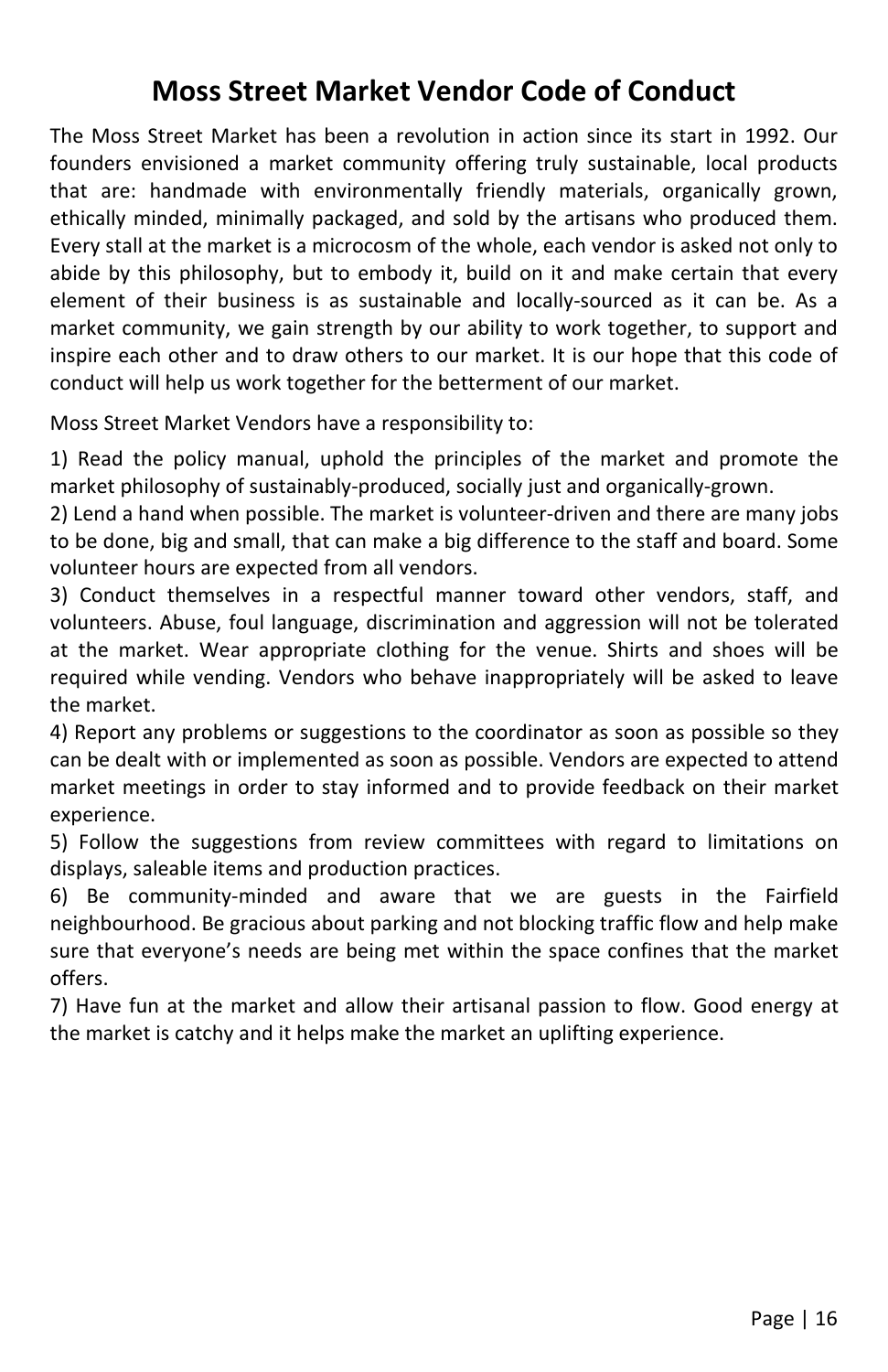## **Events Calendar**

The board endeavours each year to attract more customers to the Market by planning and advertising special events. Some the dates and times of the following may change, and new event dates may be added. Please check at the information table now and then for an updated list.

| Regular Season                | May through October                |
|-------------------------------|------------------------------------|
| Indoor Winter Markets         | November through March             |
| <b>Outdoor Winter Markets</b> | April                              |
| Holiday Market                | Second Saturday/Sunday in December |
| <b>Annual General Meeting</b> | Februarys (To be Announced)        |
| Special Events                | To be Announced                    |

We will communicate with all members in the New Year with details about the AGM and the coming Market. Please make sure we have up-to-date contact information. Email, call, or go online to update your address or to find out about vending at the market and the AGM.

Email: info@mossstreetmarket.com Website: www.mossstreetmarket.com Facebook: Facebook.com/MossStMarket Instagram: Instagram.com/MossStMarket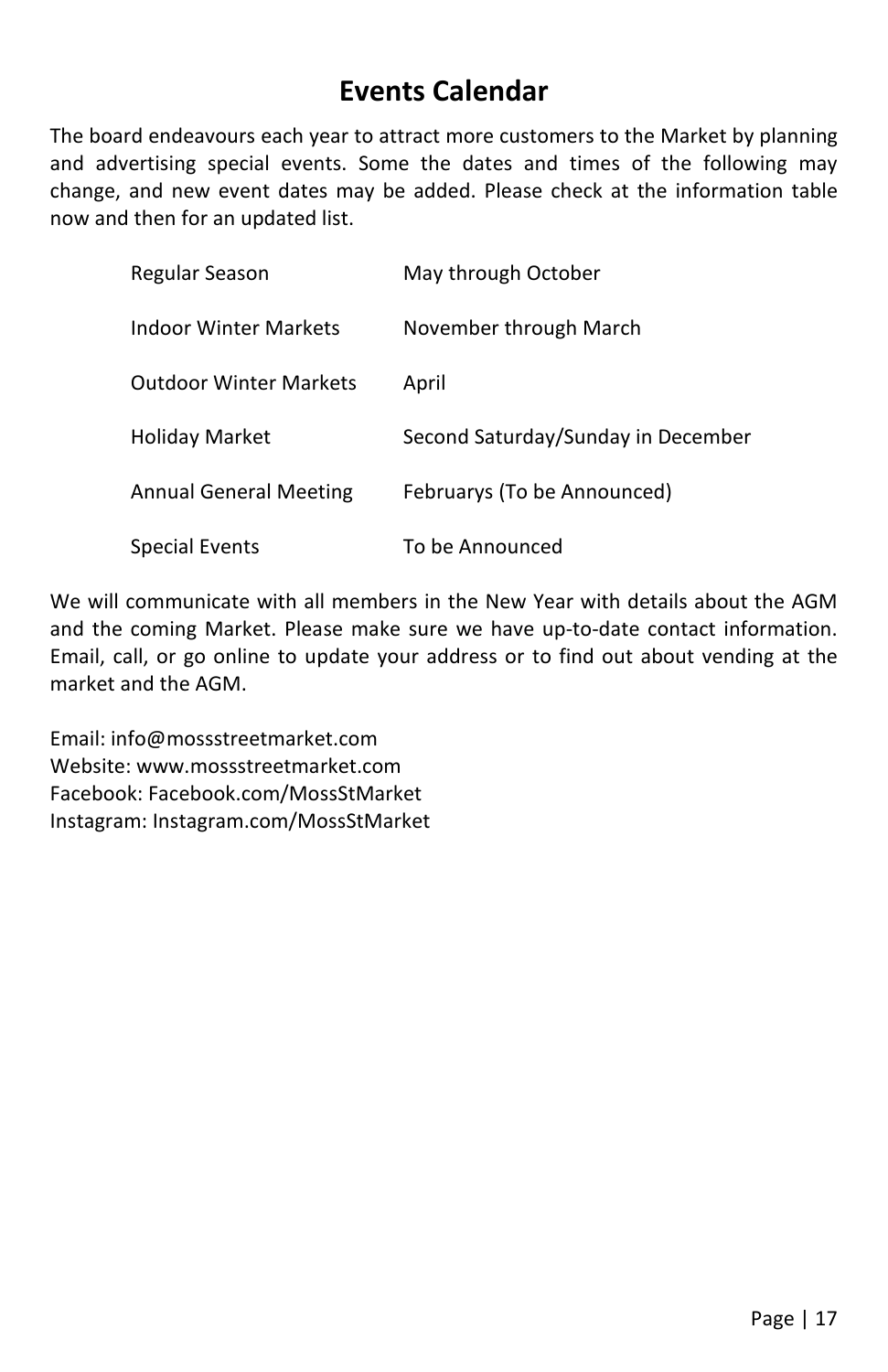## **Market Grounds Map**